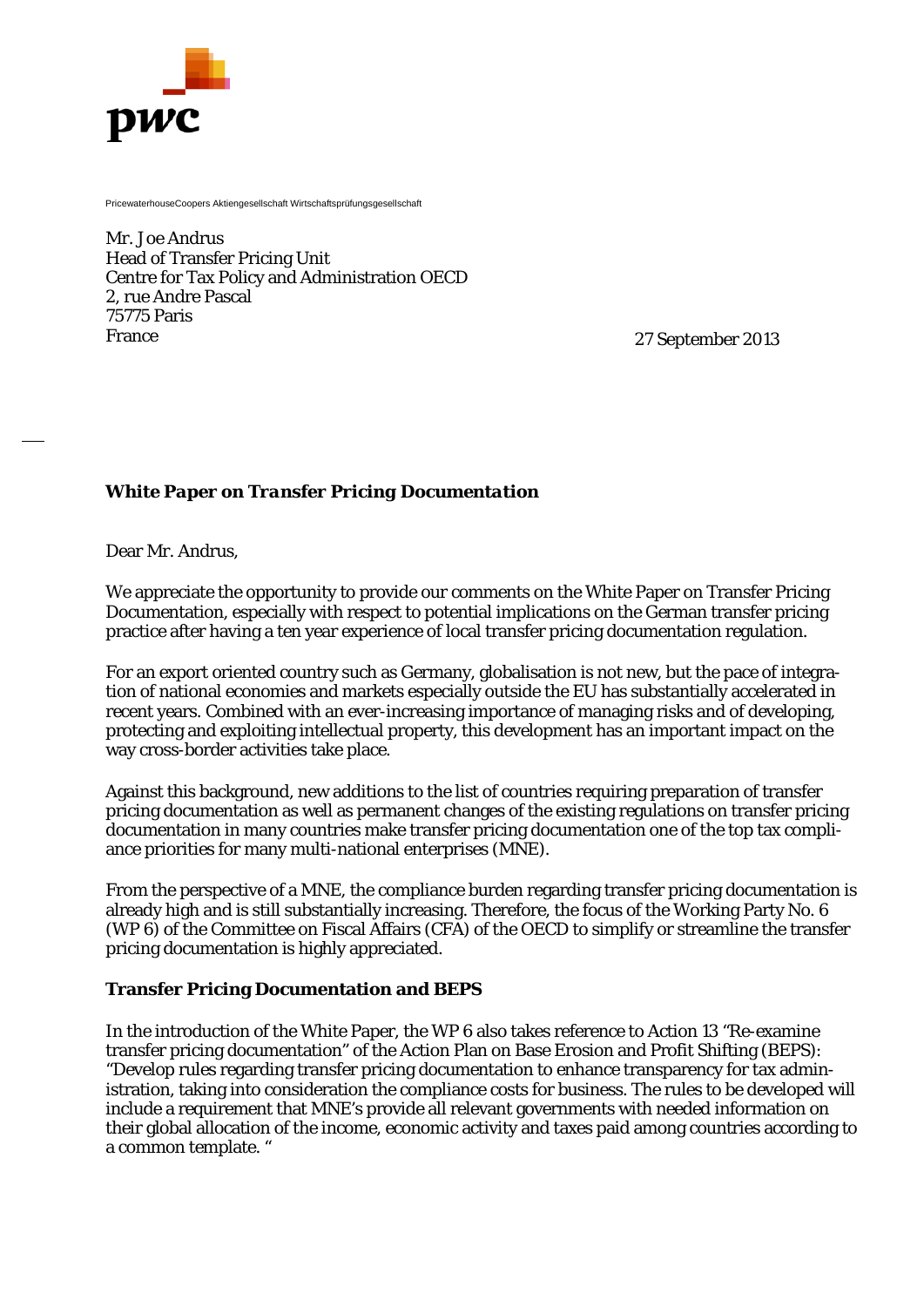

Globalisation has resulted in a shift from country-specific operating models to global models based on matrix management organisations and integrated supply chains that centralise several functions at a regional or global level. A fierce competition is the flip side of the coin "globalisation", which makes it necessary for MNEs to be as efficient and productive as ever possible in the game "survival of the fittest". The optimization need does also include identifying and exploiting the legal arbitrage opportunities and the boundaries of acceptable tax planning, while at the same time fulfilling the public notion of good corporate citizenship.

Against this background a general word on transparency: For sound decision making transparency is obviously helpful und therefore from the perspective of a pure rational decision maker desirable. Unfortunately, as the recent history has shown, the pure rational decision maker is not reality. Surveys have shown that public availability on sensitive information such as the salary of management has not increased satisfaction, but rather increased dissatisfaction and has thus created an environment of envy. Regarding transparency on the global allocation of income and taxes paid one might expect a similar effect. This might eventually even support calls for a formulary apportionment of profits, which is according to the OECD's BEPS Action plan not a viable way forward. We agree with the OECD (BEPS Action plan, page 14) that "… it is also unclear that the behavioural changes companies might adopt in response to the use of a formula would lead to investment decisions that are more efficient and tax-neutral than under a separate entity approach."

What we do understand is transparency on the economic activity of the tax payer to enhance knowledge on the value drivers of the business as well as the associated chances and risks globally as well as locally.

In Action 13 of the BEPS Action plan the OECD, does not only consider the perspective of the tax authorities but also acknowledges the necessity of MNEs to achieve risk assurance, to avoid double taxation as well as penalty protection:

"The actions to counter BEPS must be completed with actions that ensure certainty and predictability for business. Work to improve the effectiveness of the mutual agreement procedure (MAP) will be an important complement to the work on BEPS issues. The interpretation and application of novel rules resulting from the work described above could introduce elements of uncertainty that should be minimised as much as possible. Work will therefore be undertaken in order to examine and address obstacles that prevent countries from solving treaty-related disputes under the MAP. Consideration will also be given to supplementing the existing MAP provisions in tax treaties with a mandatory and binding arbitration provision."

Double taxation is not just a nuisance for the respective MNE, but can lead to adverse effects on growth and global prosperity. Increasing certainty and predictability would be a key factor for MNEs to ensure sound investment decisions. Therefore we would welcome, if the MAP would be mandatory and binding and to be finalized in a certain time frame, e.g. two years.

# **Purpose of the White Paper**

The White Paper on Transfer Pricing Documentation surveys the current state of affairs regarding transfer pricing documentation, considers the purposes and objectives of transfer pricing documentation, and makes suggestions as to how transfer pricing rules might be modified to make transfer pricing compliance simpler and more straightforward, while at the same time providing tax authorities with more focused and useful information for consideration in connection with transfer pricing risk assessment and transfer pricing audits.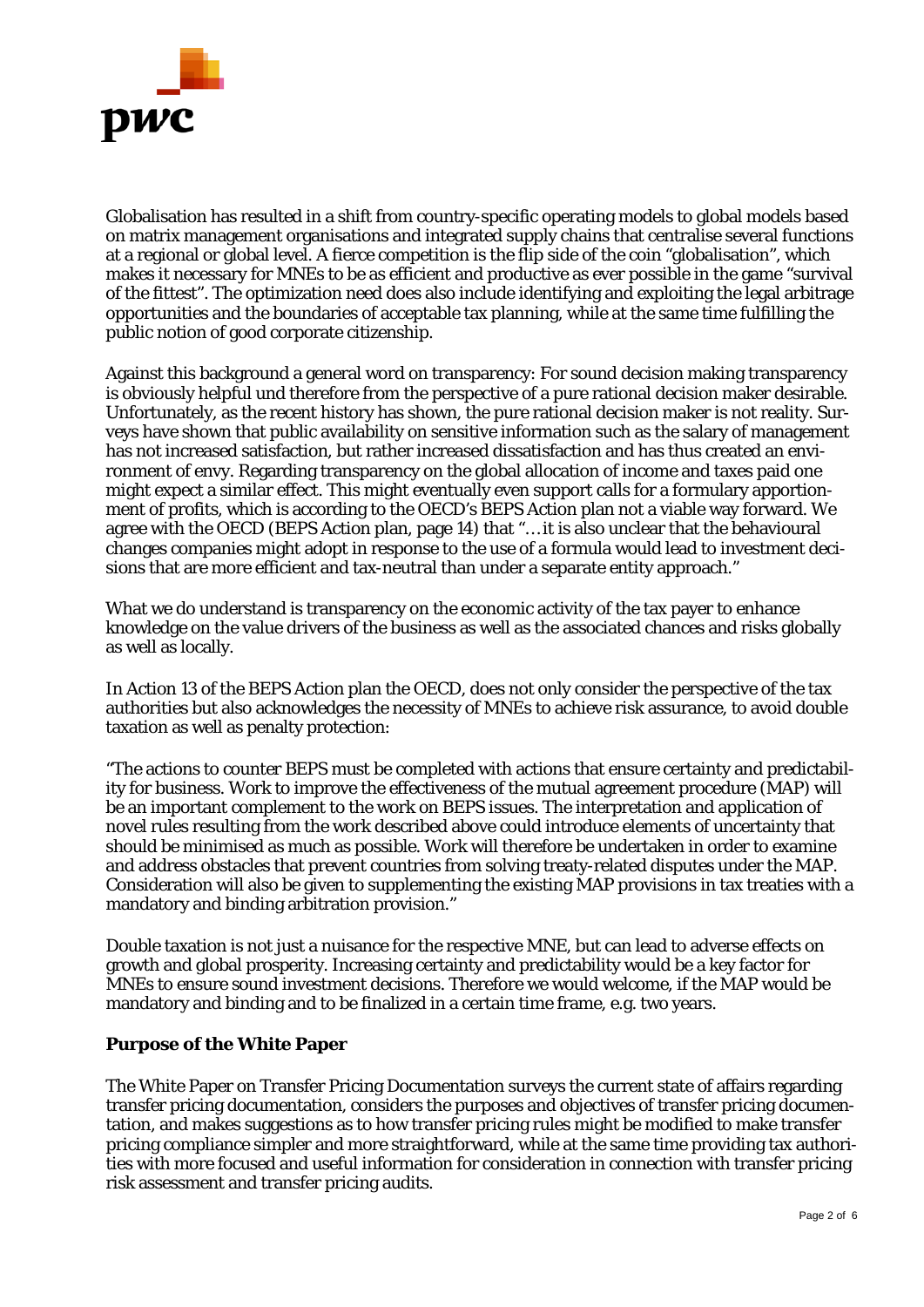

The White Paper notes that clear and accurate understanding of transfer pricing risk features will typically require more information of a "big picture" nature than is often obtained through existing individual country focused documentation requirements and suggests a two tiered approach through which both the "big picture" information is made available for risk assessment purposes and detailed information on the related party transactions can be asked for when the arm's length character of specific transactions need to be assessed. As Action 13 of the BEBS Action Plan is also directed towards making "big picture" financial information available to tax authorities, the work reflected in this White Paper is of direct relevance for, and will be integrated with, the work on transfer pricing documentation identified in the BEPS Action Plan.

We indeed support the "big picture" approach of the OECD to provide an economic analysis as well as a risk assessment regarding the intercompany transactions.

We also believe that the suggested two tier approach of the OECD based on a master file concept supported by a local file should often help to streamline transfer pricing documentation and thus reduce the compliance burden for the taxpayer.

# **Overview of existing guidance and initiatives on transfer pricing documentation**

### **Local Country Documentation Regimes**

Transfer pricing documentation rules are, and will continue to be, elements of local law enacted in individual countries. Transfer pricing documentation requirements are either articulated through a statutory obligation or through an explicit recommendation to have transfer pricing documentation in place. As documentation practices are governed by domestic legislation and regulations, they are implemented with a strong domestic tax enforcement point of view. For MNEs seeking compliance and penalty protection, the following would seem helpful:

- Local transfer pricing documentation regulation should precisely describe the purpose of each required information and the connection to the risk assessment of the tax auditor.
- Information requirements should be as concise as possible to avoid an overload of information and to safe both parties time.
- Country rules should focus on the content and not on the format of documentation submission.
- Local transfer pricing regulations should take a global view and align country specific information requirements to international standards such as the (new) OECD recommendations.
- If country rules have been enacted quite some time ago, they should regularly be updated to reflect the experience with this documentation as well as to take into account trends in the global economy.
- Local transfer pricing documentation regulations should allow for enough time for documentation disclosure, say 6 to 8 months after fiscal year end.

However, in today's globally integrated economy, transfer pricing documentation should not be seen purely as a local country compliance tool related to enforcement of the transfer pricing rules in an individual jurisdiction. When viewed in this light, efficient operation of the international transfer pricing system in a global economy present an opportunity for international coordination in order to simplify and consolidate the compliance obligations of business, while at the same time ensuring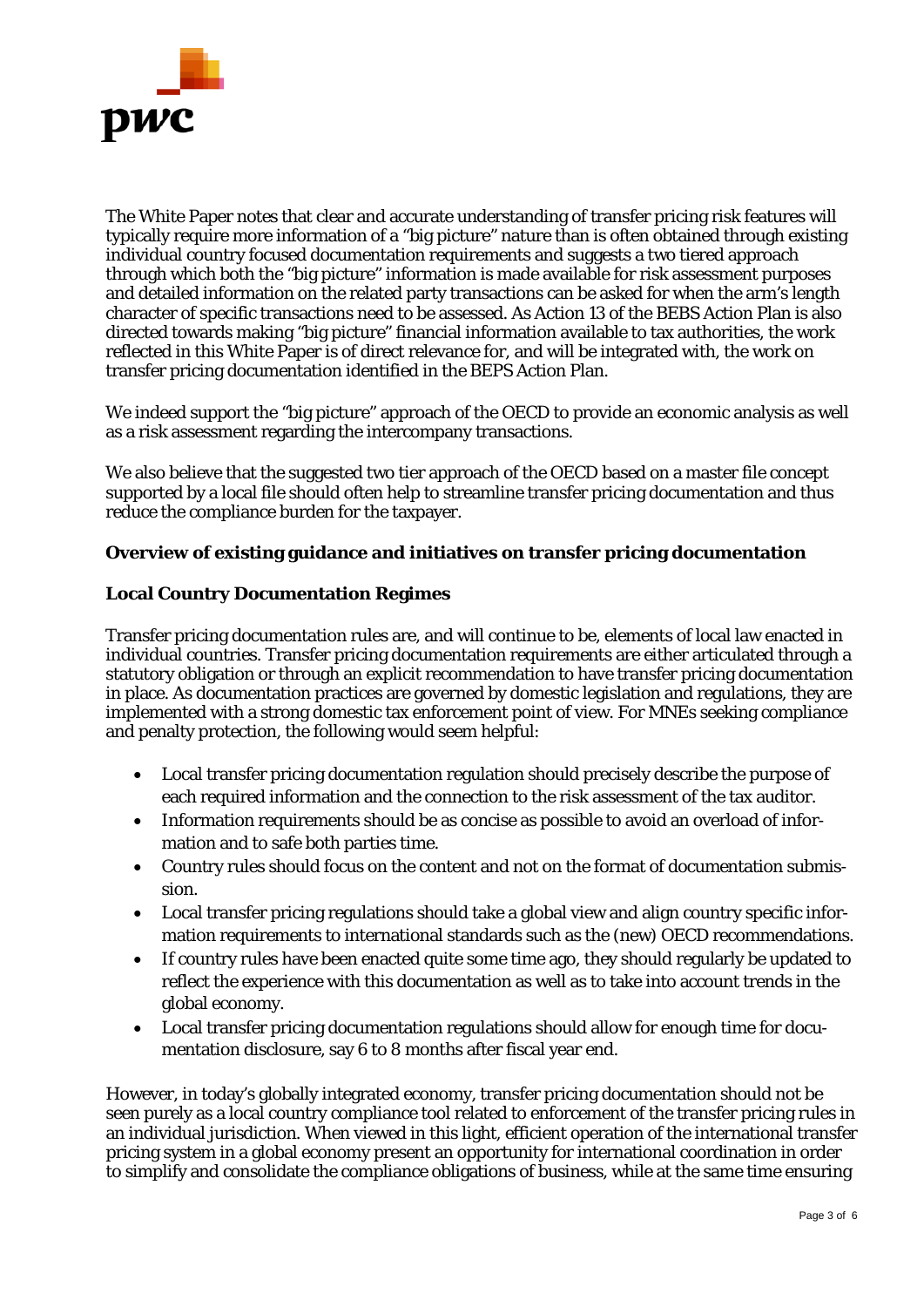

that tax authorities have ready access to the information necessary to efficiently enforce transfer pricing laws.

# **Documentation Guidance Provided by International Organisations**

There have been efforts at an international level to develop a standardised description of the documentation that MNEs should provide to tax authorities to demonstrate the arm's length nature of their cross-border-intra-group transactions. However, these initiatives have, for several reasons, not fully met the needs of either taxpayers or tax administrations. We therefore appreciate the OECD White Paper on Transfer Pricing Documentation as well as Action 13 of the BEPS Action Plan. It would be a considerable step forward, if an OECD standard gave guidance on the purpose, content and process of transfer pricing documentation from a global perspective. Local tax authorities could then align their rules to take into account "the big picture" and to serve the purpose of a true global economy.

### **Purposes of transfer pricing documentation requirements**

Any consideration of the simplification or streamlining of transfer pricing documentation practices around the world should start with a consideration of the purposes for requiring transfer pricing documentation. We support the suggestion of the White Paper that three purposes are of high importance.

#### **Transfer pricing risk assessment**

As both, the tax administrations as well as the taxpayer, have limited resources, it is worthwhile focussing on the most important issues. It would therefore be beneficial for MNEs, if tax administration would publicly release their risk assessment and case selection approaches. According to our understanding, the risk assessment should not stop at the level whether an audit will take place at all, but should in a second step provide information on the risk assessment regarding the transfer pricing system as well as on a transactional level. Regarding the transactions, the kind of transactions in focus should be defined and a materiality threshold should typically be declared. For some countries, it might also be beneficial to introduce mechanisms for a cooperative approach to engage taxpayers in a dialogue with the tax administrations to enhance transparency and provide greater certainty. Although this might already happen on a case by case basis depending on an enhanced personal relationship, a more structural approach might change the general tax environment. Especially with the current public discussion regarding BEPS, mutual trust is of high value.

#### **Taxpayer's assessment of its compliance with the arm's length principle**

As transfer pricing focuses on arm's length pricing, the second important purpose of the documentation is to provide sound information how the pricing of the intercompany transactions was derived at and why it is or at least was intended to be at the time of the transaction (price-setting approach) at arm's length.

#### **Provision of information necessary to start, conduct and complete an audit**

In general, transfer pricing documentation should provide a reasonably concise and sufficient information basis for the tax authorities to start, conduct and complete their audit. Only where the risk assessment has shown a high level of risk regarding certain transactions, a more detailed analysis seems necessary. In that respect, the tax auditor should clearly specify the additional infor-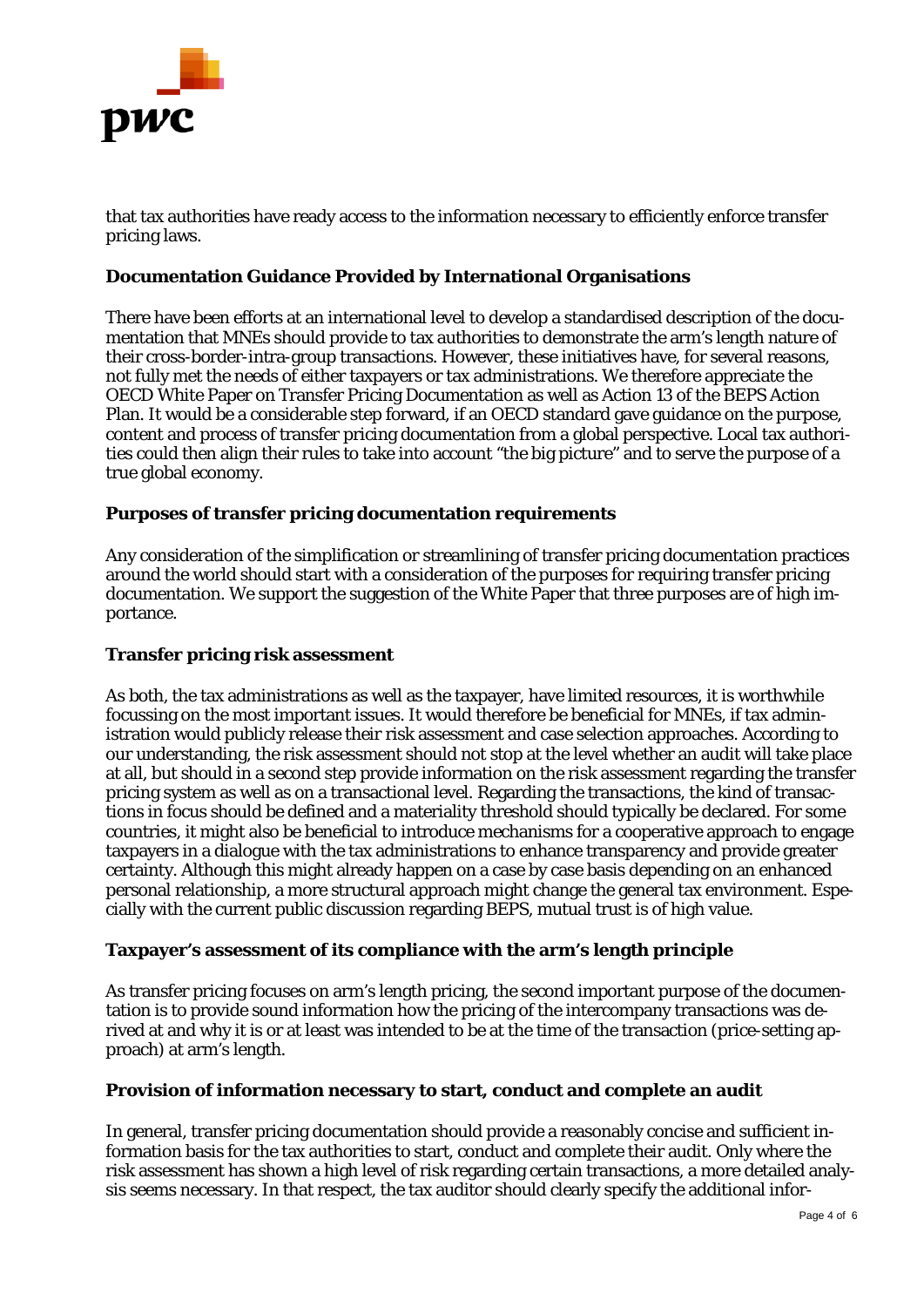

mation request as well as the purpose of the additional analysis to increase transparency for the taxpayer.

# **Content and process: A two tiered approach to Transfer Pricing Documentation**

For truly global MNEs, global transfer pricing documentation does require a good amount of organizational and project management skills. Therefore, not only the content, but also the process or as the White Paper puts it "the mechanics" are of high importance for a successful implementation of the global transfer pricing documentation of MNEs. A "new style" transfer pricing documentation might take the following aspects into account:

# **Information required for a Transfer Pricing Risk Assessment and for Enhanced Transparency**

As kind of introduction, transfer pricing documentation might start with a risk assessment on the transfer pricing system as well as on certain transactions:

- Changes of the transfer pricing system and potential effects on the financial developments,
- Business restructuring including the transfer of intangibles,
- Information on the determination of the transfer prices, i.e. price-setting versus outcome testing approach and its effect regarding the volatility of the pricing,
- Information on potential double taxation due to different transfer pricing regulation or interpretation.

For enhanced transparency and as kind of supplement to the transfer pricing risk assessment, transfer pricing documentation might provide an economic analysis of the MNE, the major competitors as well as the respective global and local market. This should help understanding the value drivers of the market, the competitive situation of the MNE, the local and global development perspectives and the overall profitability. An understanding of these factors is crucial to realistically consider, what profits are available for an international allocation.

# **Structure of a Global Documentation Package**

Regarding the coordinated documentation approach we have sympathy for the preference of the White Paper to follow a two tier master file and local file approach. To a certain extent we would say this to be already best practice. In general, we see the merits of the content suggested in Table 1, although we would like to recommend that some information can be eliminated as it would already be included under the heading "risk assessment" and "enhanced transparency". Maybe it would also be possible to structure the proposed content somewhat more according to the respective purpose of the information, in order to give clear guidance why such information should be provided and what the possible conclusions could be.

# **Process or Mechanics of Preparing Transfer Pricing Documentation**

An important topic regarding the reliability of transfer pricing data used for the determination of the transaction volume is certainly the internal process of data compilation. As accounting and controlling departments do regularly not focus on a transactional level, it is not trivial to derive a consistent data set, especially with numbers aligned between the different countries involved. This is also why an appropriate time frame should be allowed until final submission of the transfer pricing